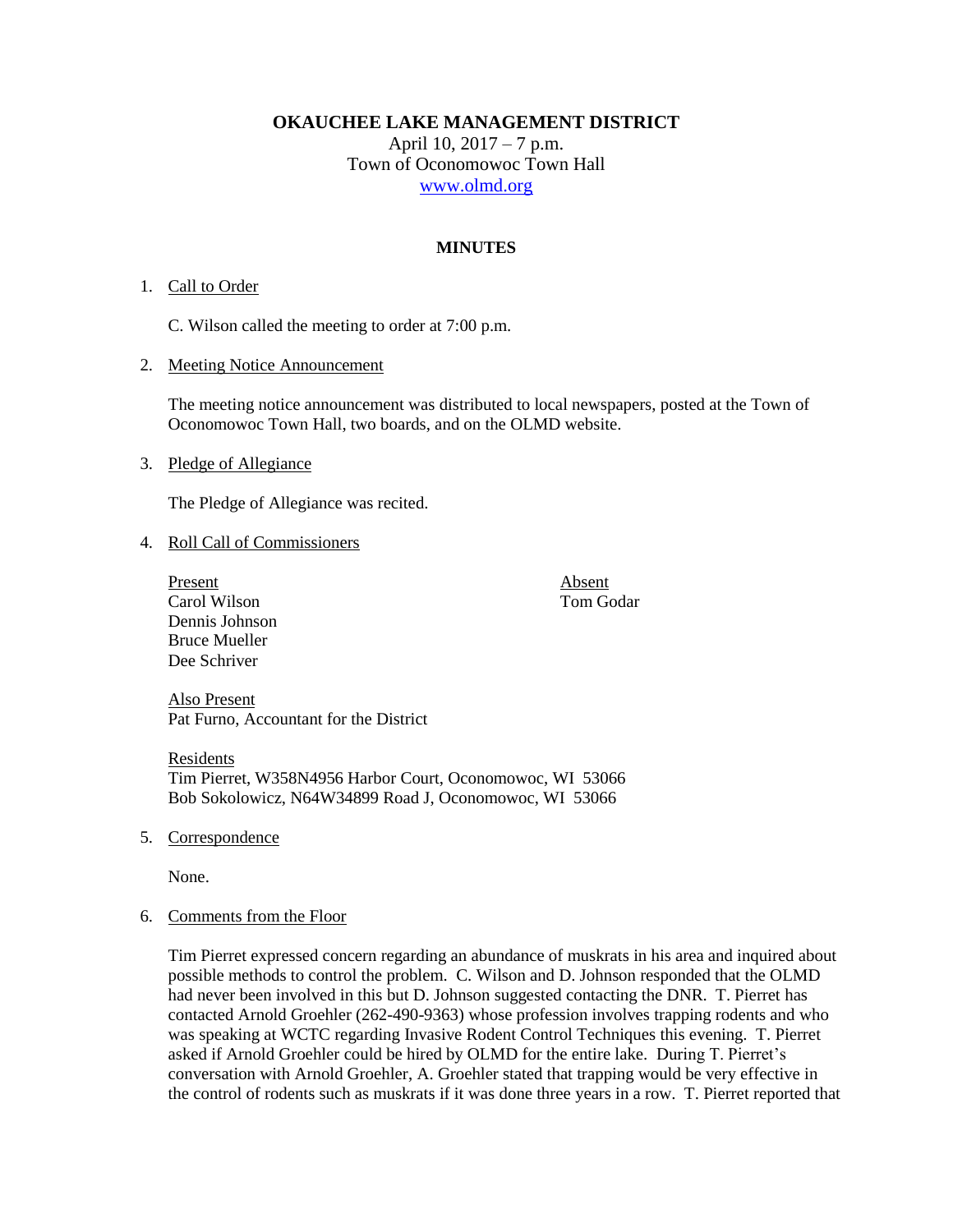he has talked to other residents also experiencing damage from muskrats. He was concerned that some of the damage could be dangerous to small children, etc. Discussion took place regarding costs on an individual basis and that of a lake-wide program. It was thought that if the program was lake-wide it would take approximately two weeks to clear out the mustrats by using live traps. T. Pierrett will clarify costs with A. Groehler. This will be put on the next agenda.

7. Comments from Committee Members

None.

8. Discuss & Act on Report of the Treasurer

D. Schriver reported the following:

| Total Revenues:     | \$311,466.30 |
|---------------------|--------------|
| Total Expenditures: | \$47,275.78  |
| Total:              | \$264,190.52 |

**B. Mueller moved to accept the Report of the Treasurer as presented. D. Johnson seconded the motion. There was no further discussion. All were in favor. Motion carried unanimously.**

9. Approve Checks & Vouchers

**C. Wilson moved to approve the bills paid from October 2016 through March 31, 2017. B. Mueller seconded the motion. There was no further discussion. All were in favor. Motion carried.**

**D. Johnson moved to approve the bills from April 1 – April 10, 2017. D. Schriver seconded the motion. There was no further discussion. All were in favor. Motion carried.**

10. Approve Previous Meeting Minutes

**D. Johnson moved to approve the October 10, 2016 meeting minutes as presented. B. Mueller seconded the motion. There was no further discussion. All were in favor. Motion carried.**

11. Aquatic Plant Management Report

D. Johnson reported that hiring for the summer months is taking place and most of the help is returning. They are searching for one more individual. Equipment will be taken out of storage when the ground is sufficiently dry. Buoys will be put out.

B. Mueller asked if the mild winter would affect weed growth. Despite the weather this past winter, D. Johnson estimated that weed cutting would start the first or second week of June.